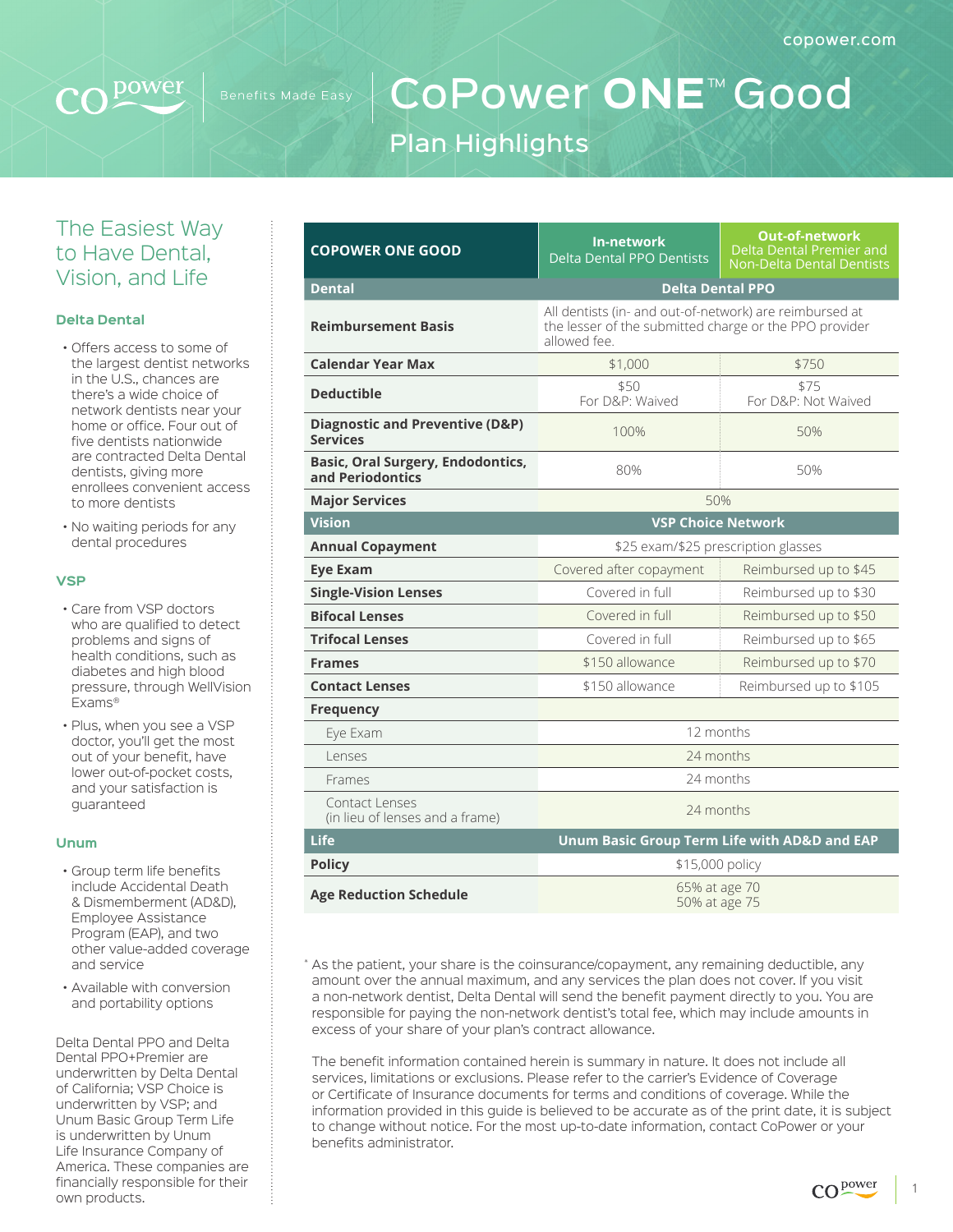#### **Delta Dental Contact Information**

#### Member Services/Claims

T: 800.765.6003 Monday through Friday, 5:00 AM to 5:00 PM, PST

#### Provider Search/Directory:

T: 888.335.8227 **www.deltadentalins.com** • Select 'PPO Network'

#### **VSP Contact Information**

Customer Service: T: 800.877.7195 Monday through Friday, 5:00 AM to 7:00 PM, PST

#### Provider Search/Directory:

**www.vsp.com**

• Select 'Choice Network'

## Dental Coverage: Delta Dental of California

If you visit a dentist contracted through Delta Dental's expansive PPO network, you will enjoy dentist fee discounts that average 20 to 35%. Not only is your calendar year maximum benefit higher, deductibles lower, and basic services covered at a higher percentage, but your annual deductible is waived for diagnostic and preventive services.

**Note:** Choosing to visit a dentist in the Delta Dental Premier network will result in benefits and claims being processed in the out-of-network tier.

#### **How the CoPower ONE Good Dental Plan Works:**

| Example of a Teeth Cleaning Visit After the Deductible (if applicable) Has Been Met |                                           |                                               |                                         |  |
|-------------------------------------------------------------------------------------|-------------------------------------------|-----------------------------------------------|-----------------------------------------|--|
| <b>Dentist Network Status:</b>                                                      | <b>Delta Dental PPO</b><br><b>Network</b> | <b>Delta Dental</b><br><b>Premier Network</b> | <b>Non-contracted</b><br><b>Network</b> |  |
| <b>Dentist Bills</b><br>(Submitted Charge)                                          | \$75                                      | \$75                                          | \$75                                    |  |
| <b>Fee Agreement with</b><br><b>Delta Dental</b>                                    | \$50                                      | \$60                                          | None                                    |  |
| <b>Plan Payment</b>                                                                 | \$50                                      | \$25                                          | \$25                                    |  |
| <b>Patient's Share</b>                                                              |                                           | \$35                                          | \$50                                    |  |

#### **Using your Delta Dental Benefit Is Easy:**

You don't need an ID card to access services from your Delta Dental dentist. Just tell the dental office that you are a member of Delta Dental and they will call the carrier to confirm your eligibility.

## Vision Coverage: VSP

Your VSP benefit offers you the best in eyecare and eyewear. You get personalized care from your VSP doctor who focuses on keeping you and your eyes healthy year after year. Plus, when you see a VSP doctor, you get the most out of your vision benefit, have lower out-of-pocket costs, and your satisfaction is guaranteed.

#### **Additional Vision Benefits You Receive:**

- An average of 20 to 25% savings on the most popular lens enhancements
- A discount of 20% on pairs of prescription glasses and/or non-prescription sunglasses from any VSP doctor within 12 months of your WellVision exam
- An extra \$20 is available on select designer brands
- A discount of 15% on the cost of a contact lens exam (fitting and evaluation)
- An average of 15-20% discount on the regular price or 5% discount on the promotional price for laser vision correction services. Discounts are only available at contracted facilities. Visit vsp.com for savings on LASIK from The LASIK Vision Institute and TLC Laser Eye Centers
- Diabetic Eyecare Program \$20 copay for services related to type 1 and type 2 diabetes. Ask your VSP doctor for details
- Save up to 60% on Truhearing® Digital Hearing Aids
- VSP's Participating Retail Chains Access to thousands of nationwide retail locations such as Costco Optical. Members can enjoy a covered-in-full benefit experience with equivalent benefits at any of the participating retail chain locations

#### **Using your VSP Benefit Is Easy:**

- Find the right provider for you by visiting www.vsp.com and selecting the Choice network or calling 800.877.7195
- Review your benefit information before your scheduled appointment
- Tell your provider you have VSP coverage. No ID card is necessary

2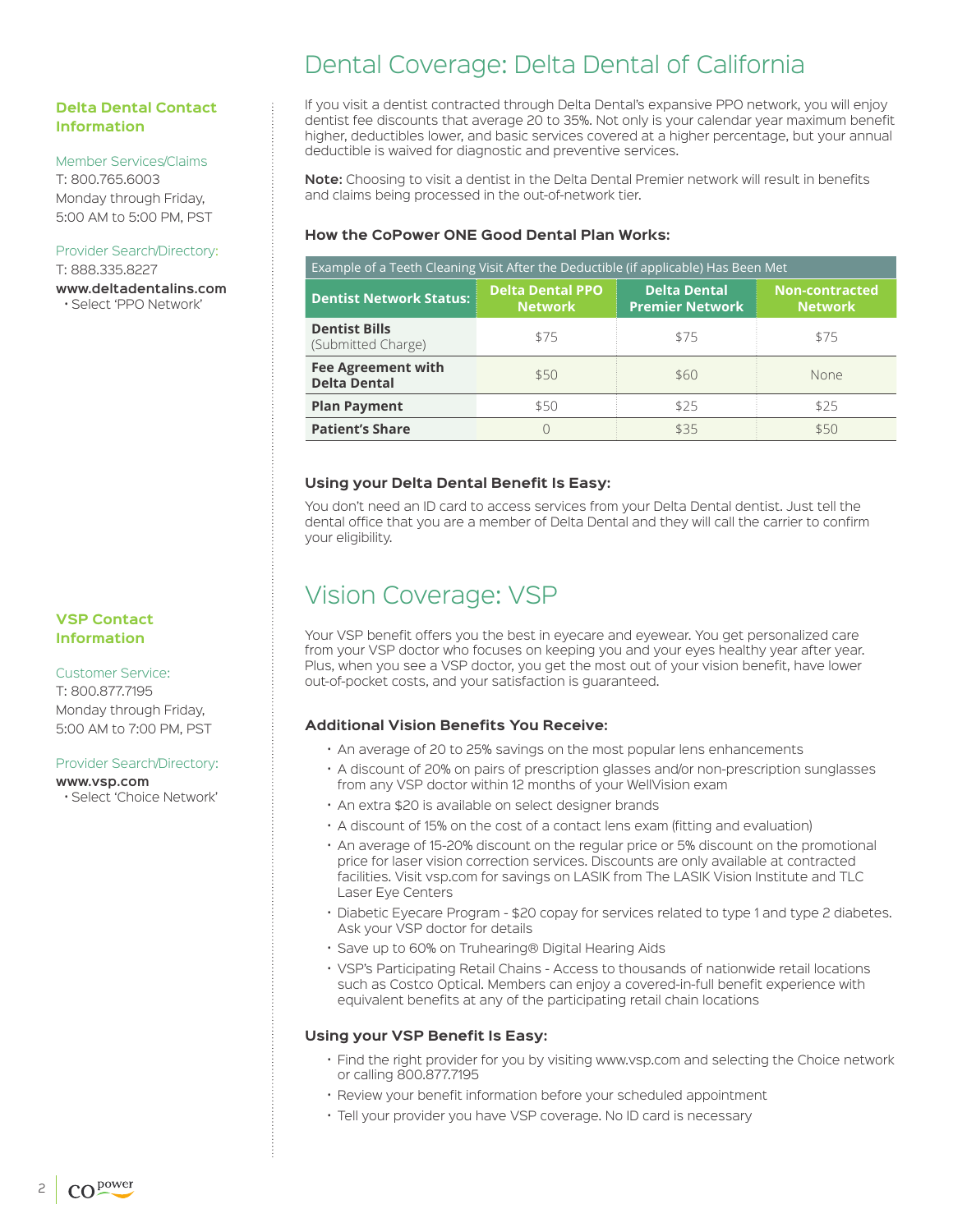## Basic Life Coverage: Unum

With Unum and CoPower ONE's group term life insurance, you get the peace of mind and protection you and your family deserve.

It is even portable—it gives you coverage you can keep if you ever leave your employer.

#### **Value-Added Coverage and Services:**

#### **1. Accidental Death and Dismemberment (AD&D)**

 This coverage provides additional benefits to you or your beneficiary in the event of a fatal accident or an accident that results in the loss of eyesight, speech, hearing or a limb.

- 100% benefit for loss of life or dismemberment; loss of sight, speech, and hearing; quadriplegia
- 75% benefit for triplegia or paraplegia
- 50% benefit for loss of one hand or foot, sight of one eye, speech or hearing
- 25% benefit for loss of thumb and index finger on the same hand, uniplegia
- Education benefit for the insured's qualified unmarried children
- Repatriation benefit
- Exposure and disappearance benefit
- Seatbelt and airbag benefit

#### **2. Work-Life Balance—Employee Assistance Program (EAP)**

 Confidential assistance to you and your family members with finding solutions for the everyday challenges of work and home, as well as for more serious issues involving emotional and physical well-being.

- Childcare and/or eldercare referrals
- Personal relationship information
- Health information and online tools
- Legal consultations with licensed attorneys
- Financial planning assistance
- Stress management
- Career development

 Three face-to-face sessions with master-level consultants every six months per incidence, per family member. Available 365 days a year, 24 hours a day by phone (toll-free) or web.

#### **3. Life Planning Financial and Legal Resources**

 Available at no charge, these life planning services are available to your spouse and beneficiaries if you are terminally ill or die.

- Financial and legal resources
- Impartial, accurate advice
- Emotional counseling and support
- Customized service

#### **4. Worldwide Emergency Travel Assistance**

 Whether traveling for business or pleasure anywhere in the world, help is available to you and your family in the event of a medical emergency. These worldwide emergency travel assistance services, provided by Assist America, Inc., are just a phone call away:

- Hospital admission guarantee
- Emergency medical evacuation
- Medically supervised transportation home
- Transportation for a friend or family member to join the hospitalized patient
- Prescription replacement assistance
- Access to multilingual crisis management professionals
- Medical referrals to Western-trained English-speaking medical providers
- Care and transport of unattended minor children

#### **Unum Contact Information**

Claim Information T: 800.445.0402 **www.unum.com**

Benefits and Eligibility T: 800.421.0344

#### **Value-Added Coverage and Services Contact Information**

AD&D T: 800.421.0344

EAP T: 800.854.1446 **[www.unum.com/lifebalance](https://www.unum.com/employees/services/life-balance)**

#### Life Planning/Legal Resources T: 800.422.5142

**[members.healthadvocate.com](https://members.healthadvocate.com/Account/OrganizationSearch)** Organization name: Unum - Life Planning

#### Worldwide Emergency Travel Assistance

Ref. # 01-AA-UN-762490 E: medservices@ assistamerica.com Within the U.S: T: 800.872.1414 Outside the U.S: T: + (U.S. access code) 609.986.1234

3